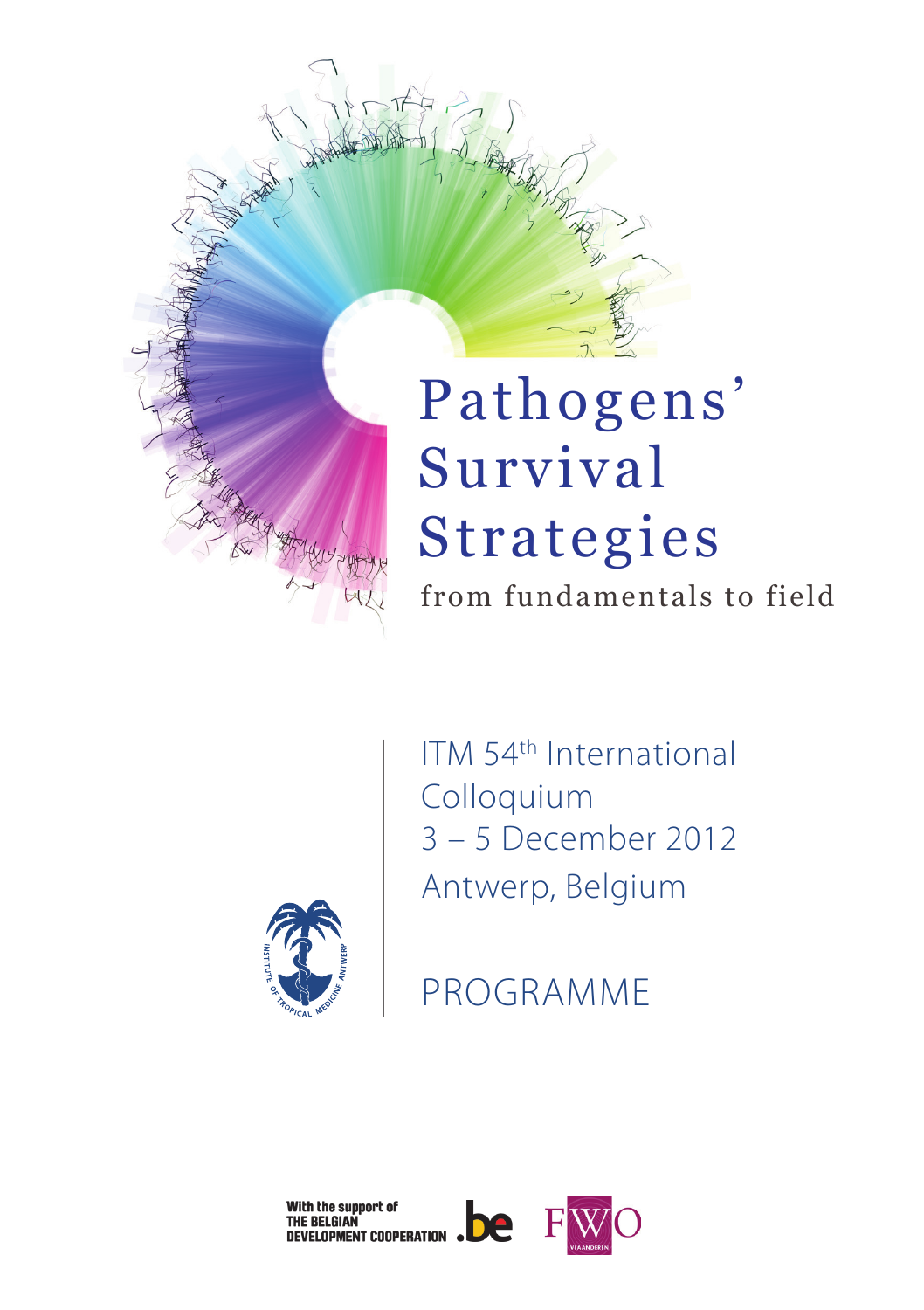# Conference locations:

#### **Institute of Tropical Medicine, Campus Rochus**

- 1. Entry, Sint-Rochusstraat 43, 2000 Antwerpen
- 2. Registration and information desk
- 3. IT-corner
- 4. Oral sessions in **Aula Janssens (1st floor)**
- 5. Poster sessions in rooms **North and South**
- 6. Lunch, coffee breaks and closing reception in the **Forum**

### **Palace at the Meir**

Walking dinner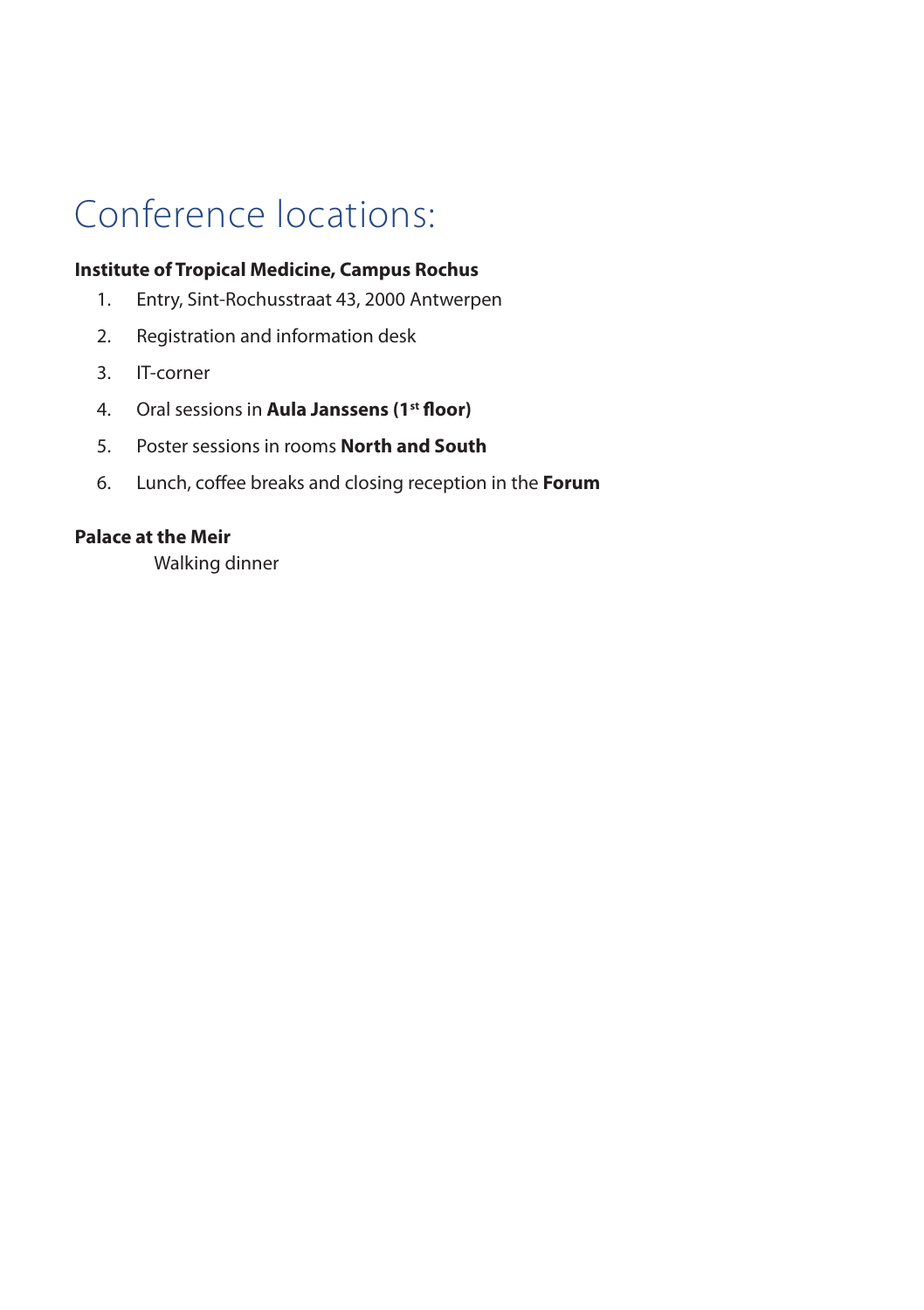## Conference Programme

## **Monday, 3rd of December**

| 8:00 - 8:30     | <b>Registration + Coffee</b>                                                                                                                                                 |
|-----------------|------------------------------------------------------------------------------------------------------------------------------------------------------------------------------|
| 8:30 - 9:00     | <b>Conference Opening</b><br>Prof. Dr. Bruno Gryseels, Director of the Institute of Tropical Medicine<br>Jean-Claude Dujardin, Head of the Department of Biomedical Sciences |
| 9:00 - 12:30    | Theme 1 Pathogen survival in vertebrate hosts<br><b>Chair: Bouke De Jong</b>                                                                                                 |
| $9:00 - 9:30$   | Mechanisms of immune evasion and<br>persistence by Mycobacterium tuberculosis<br>Joel D. Ernst<br>University of New York<br>U.S.A.                                           |
| $9:30 - 10:00$  | Host cell interactions and viruses:<br>HIV immune escape and genetic diversity<br>Coumba Toure Kane<br><b>CHU Le Dantec Dakar</b><br>Senegal                                 |
| 10:00 - 10:30   | <b>Coffee break</b>                                                                                                                                                          |
| $10:30 - 11:00$ | Molecular dialogue between African trypanosomes and humans<br><b>Etienne Pays</b><br>Université Libre de Bruxelles<br>Belgium                                                |
| $11:00 - 11:30$ | The enigma of transmission of M. Ulcerans<br>Dissou Affolabi University of Abomey-Calavi<br>Benin                                                                            |
| $11:30 - 12:00$ | Survival strategy of human retroviruses: small differences, big effects<br>Tine Verdonck Institute of Tropical Medicine<br>Belgium                                           |
| $12:00 - 12:30$ | Discussion and conclusions of Theme 1                                                                                                                                        |
| 12:30 - 13:15   | <b>Networking lunch</b>                                                                                                                                                      |
| 13:15 - 14:00   | <b>Poster session</b><br>Poster owners will be standing by their poster between 13:30 - 14:00                                                                                |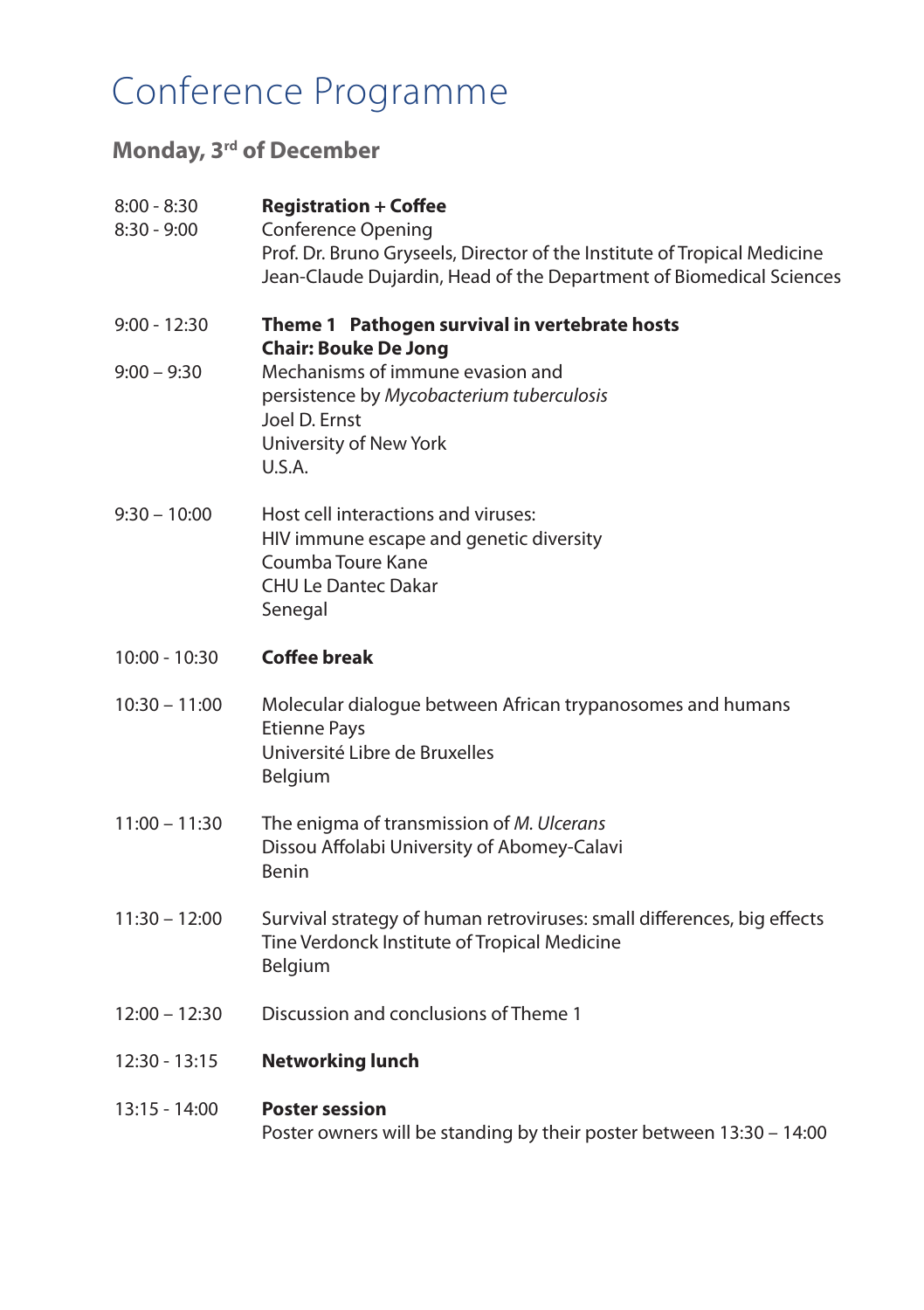| 14:00 - 17:00 |                           | Theme 2 Adaptation of the vertebrate host to pathogens |
|---------------|---------------------------|--------------------------------------------------------|
|               | <b>Chair: Luc Kestens</b> |                                                        |

- 14:00 14:30 The TB paradox: dynamic and functional immune responses do not equal protection Jayne Sutherland Medical Research Council Unit The Gambia
- 14:30 15:00 Perspectives on a "functional cure" for HIV infection Guido Vanham Institute of Tropical Medicine Belgium
- 15:00 15:30 Induction of inflammation as a response to trypanosome infections: consequences for parasitemia control, susceptibility for secondary infections and pathology Stefan Magez Vrije Universiteit Brussel Belgium

#### 15:30 - 16:00 **Coffee break**

- 16:00 16:30 Human genetic polymorphisms and susceptibility to malaria Anna Rosanas Urgell Institute of Tropical Medicine Belgium
- 16:30 17:00 KIR/HLA: human natural selection in the face of the HIV epidemic Wim Jennes Institute of Tropical Medicine Belgium
- 17:00 17:30 Discussion and conclusions of Theme 2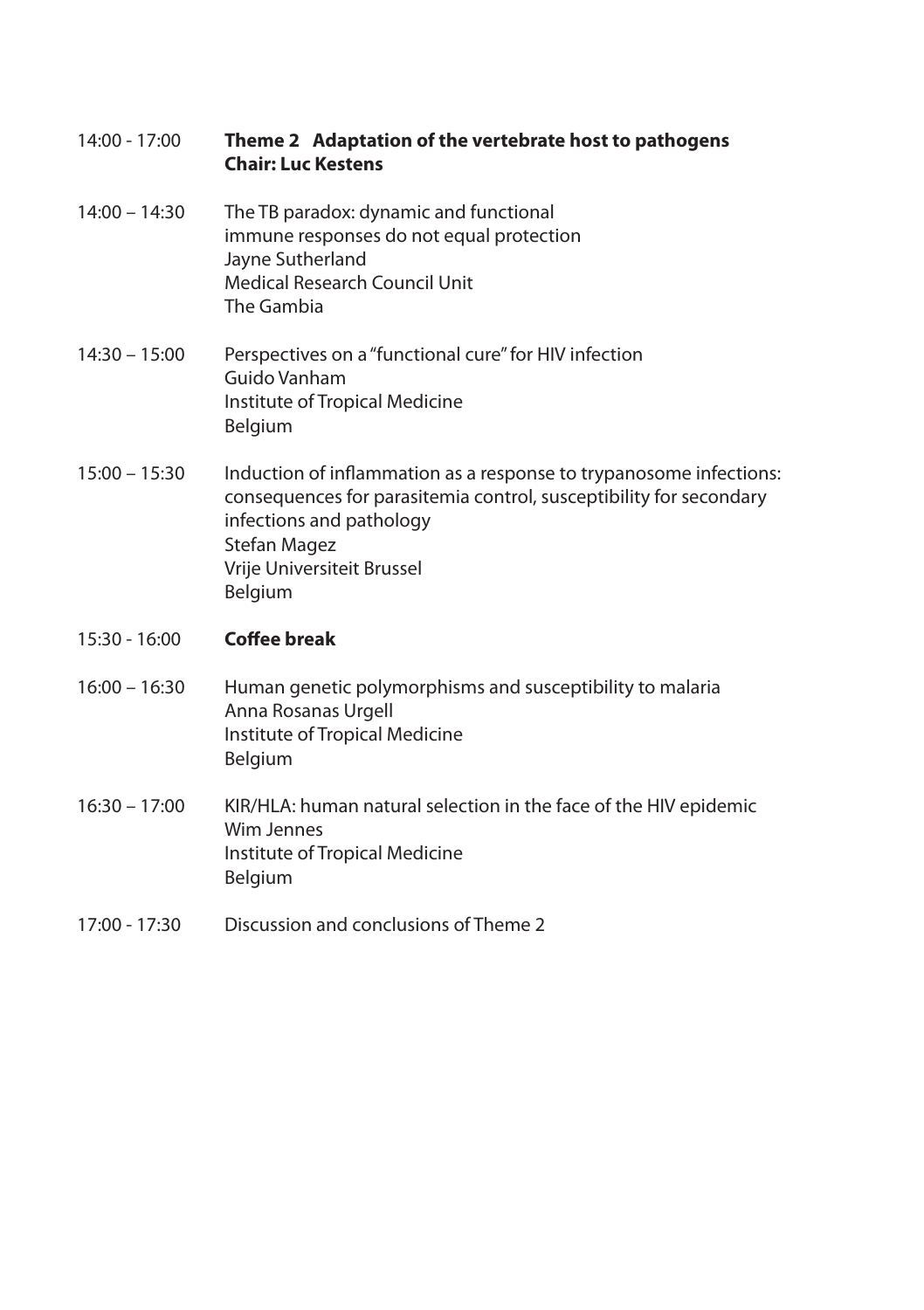## **Tuesday, 4th of December**

| $8:00 - 8:30$   | <b>Morning Coffee</b>                                                                                                                                     |
|-----------------|-----------------------------------------------------------------------------------------------------------------------------------------------------------|
| $8:30 - 12:00$  | <b>Theme 3 Drug Resistance</b><br><b>Chair: Jean-Claude Dujardin</b>                                                                                      |
| $8:30 - 9:00$   | The evolution of multidrug-resistant tuberculosis<br>Sébastien Gagneux<br>Swiss Tropical and Public Health Institute & University of Basel<br>Switzerland |
| $9:00 - 9:30$   | Resistance induction as a tool to study compound-pathogen<br>interactions<br>Kevin Ariën<br>Institute of Tropical Medicine<br>Belgium                     |
| $9:30 - 10:00$  | Antimicrobial resistance: engineering strategies<br>Coralith Garcia<br>Institute of Tropical Medicine Alexander von Humboldt-UPCH<br>Peru                 |
| 10:00 - 10:30   | Coffee break                                                                                                                                              |
| $10:30 - 11:00$ | P. falciparum artemisinin resistance: a quiescent strategy?<br>Didier Ménard<br>Pasteur Institute<br>Cambodia                                             |
| $11:00 - 11:30$ | Drug resistance in Leishmania: lessons for adaptation<br>Jean-Claude Dujardin<br>Institute of Tropical Medicine<br>Belgium                                |

11:30 – 12:00 Discussion and conclusions of Theme 3

### **12:00 - 13:00 Networking lunch**

13:00 - 14:00 Poster session Poster owners will be standing by their poster between 13:30 – 14:00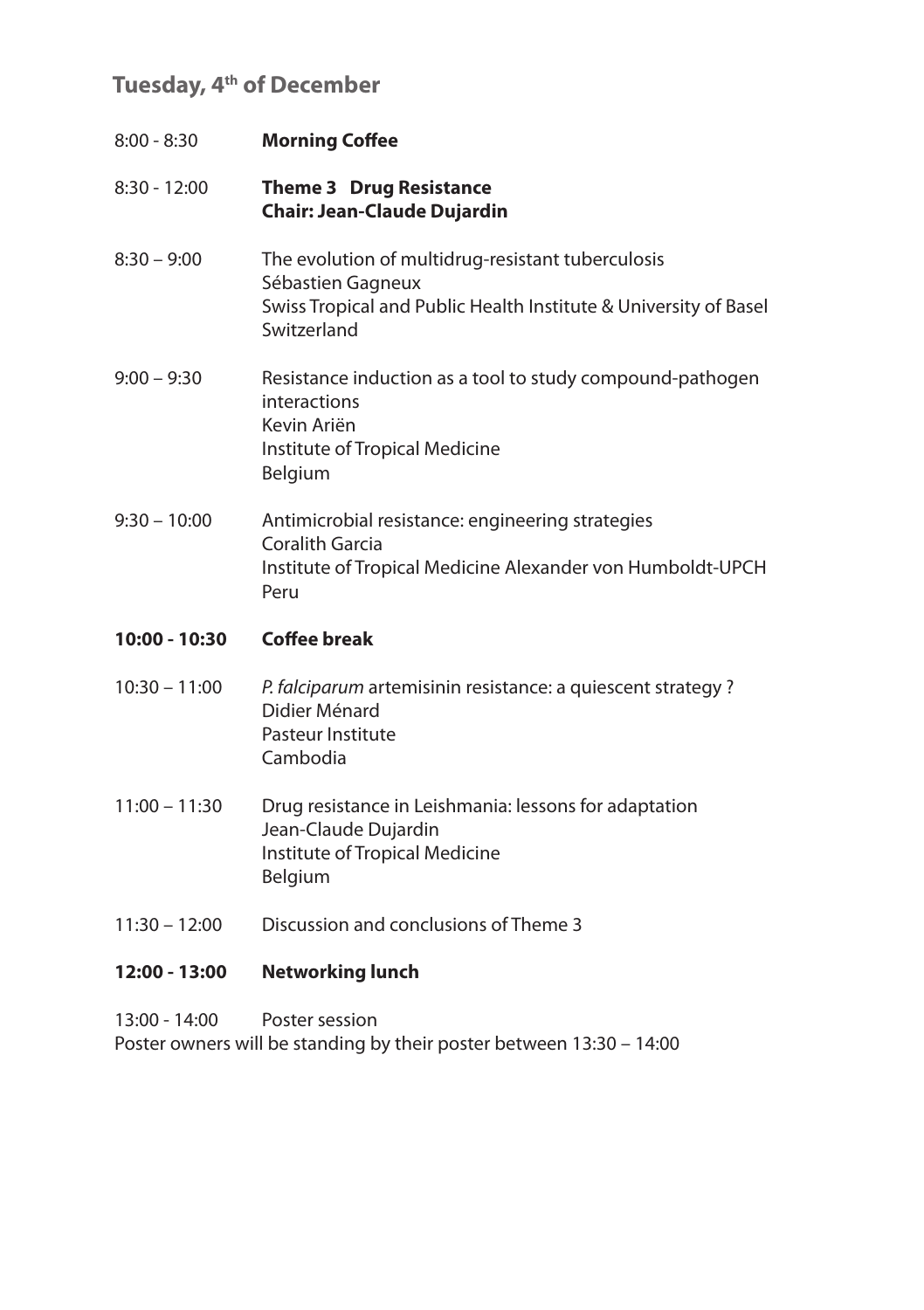| 14:00 - 17:00   | Theme 4 Adaptation of pathogens to invertebrate hosts<br><b>Chair: Jan Van den Abbeele</b>                                                               |
|-----------------|----------------------------------------------------------------------------------------------------------------------------------------------------------|
| $14:00 - 14:30$ | Compatibility polymorphism in snail/schistosome interactions:<br>an example of molecular co-evolution<br>Benjamin Gourbal Perpignan University<br>France |
| $14:30 - 15:00$ | Determinants of vector competence<br>of sand flies for Leishmania parasites.<br>Shaden Kamhawi<br>National Institutes of Health<br><b>USA</b>            |
| $15:00 - 15:30$ | Trypanosome-tsetse interactions: the hazardous journey<br>Isabel Roditi<br>University of Bern<br>Switzerland                                             |
| $15:30 - 16:00$ | <b>Coffee break</b>                                                                                                                                      |
| $16:00 - 16:30$ | What makes a mosquito a vector?<br><b>Didier Fontenille</b><br><b>Montpellier University</b>                                                             |
|                 | France                                                                                                                                                   |
| $16:30 - 17:00$ | Modification of the vector feeding<br>physiology as a pathogen's survival strategy<br><b>Guy Caljon</b><br>Institute of Tropical Medicine<br>Belgium     |
| 17:00 - 17:30   | Discussion and conclusions of Theme 4                                                                                                                    |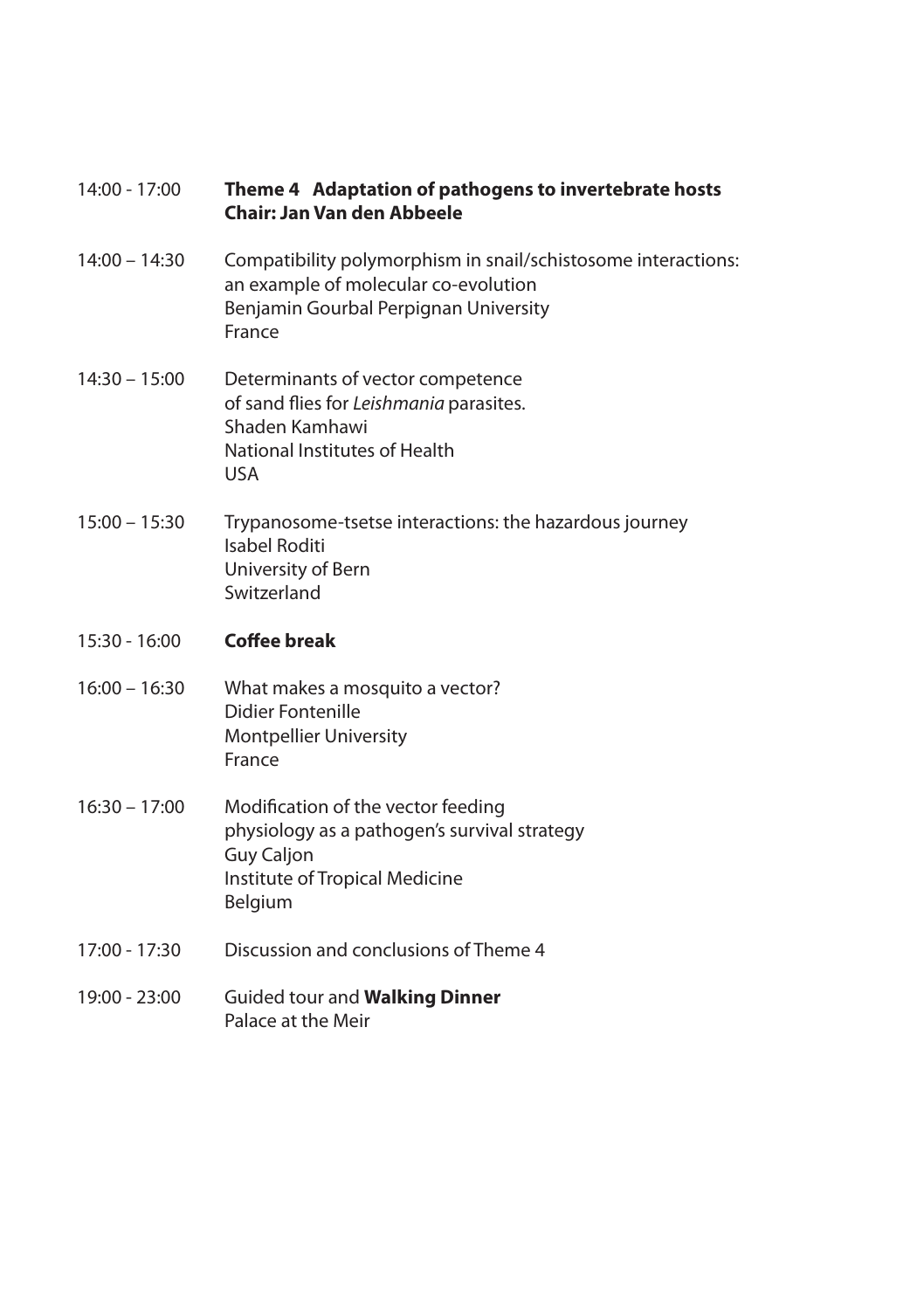## Wednesday, 5<sup>th</sup> of December

| $8:00 - 8:30$   | <b>Morning Coffee</b>                                                                                                                                                                |  |
|-----------------|--------------------------------------------------------------------------------------------------------------------------------------------------------------------------------------|--|
| Theme 5         | <b>Interaction between pathogens</b><br><b>Chair: Tine Huyse</b>                                                                                                                     |  |
| $8:30 - 9:00$   | Interactions among co-infecting parasites and the<br>stability of parasite communities to drug-based intervention<br>Sarah Knowles<br>Imperial College London<br>U.K.                |  |
| $9:00 - 9:30$   | HIV, Schistosomes and Plasmodium co-infections:<br>Recent research advances and implications in the age of control<br>Pauline NM Mwinzi<br>Kenya Medical Research Institute<br>Kenya |  |
| $9:30 - 10:00$  | Human Immunodeficiency Virus-Pathogen<br>interactions and the Immune Restoration Syndrome<br>William Worodria<br>Infectious Disease Institute<br>Uganda                              |  |
| $10:00 - 10:30$ | Coffee break                                                                                                                                                                         |  |
| $10:30 - 11:00$ | A tale of a virus and of a parasite<br>Nicolas Fasel<br>University of Lausanne<br>Switzerland                                                                                        |  |
| $11:00 - 11:30$ | The impact of vaccination on the nasopharyngeal<br>microbiome and co-colonization in infants<br>Brenda Anna Kwambana<br><b>Medical Research Council Unit</b><br>The Gambia           |  |
| $11:30 - 12:00$ | Discussion and conclusions of Theme 5                                                                                                                                                |  |
| 12:00 - 13:00   | Lunch                                                                                                                                                                                |  |
|                 |                                                                                                                                                                                      |  |